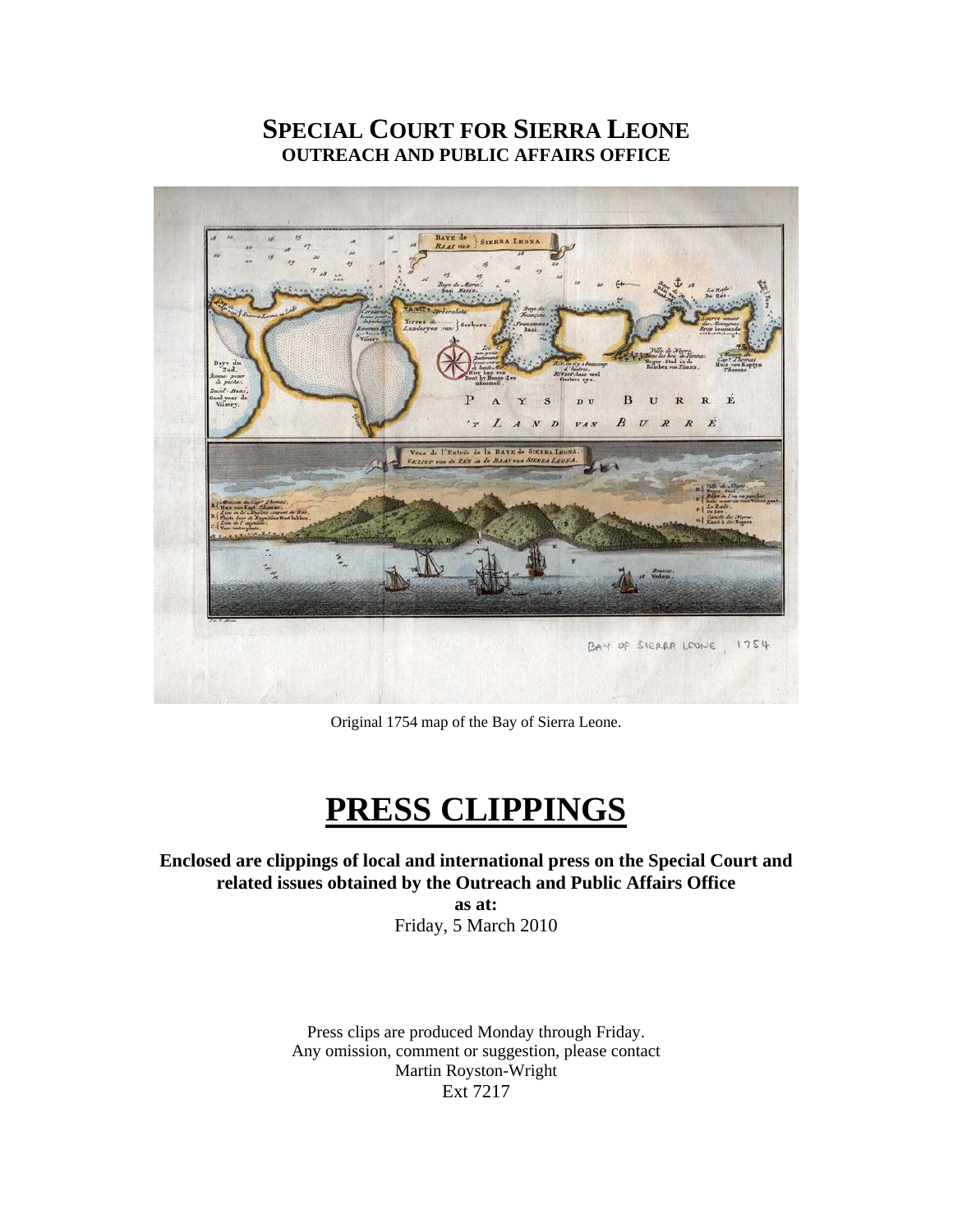| <b>Local News</b>                                                                  |              |
|------------------------------------------------------------------------------------|--------------|
| Defence Witness Seeks to Exonerate Taylor / Premier News                           | Page 3       |
| <b>International News</b>                                                          |              |
| Charles Taylor Wanted Power To Empower The Liberian People/ CharlesTaylorTrial.org | Page 4       |
| Report from the Hague / BBC World Service Trust                                    | Page 5       |
| UNMIL Public Information Office Media Summary / UNMIL                              | Pages $6-10$ |
| Ocampo Targets PNU and ODM / Daily Nation                                          | Pages 11-12  |
| Former UPC Man Testifies In Lubanga Trial / Lubanga Trial Website                  | Page 13      |
| Amnesty International Calls for Reopening of Sudanese Human Rights Groups / VOA    | Page 14      |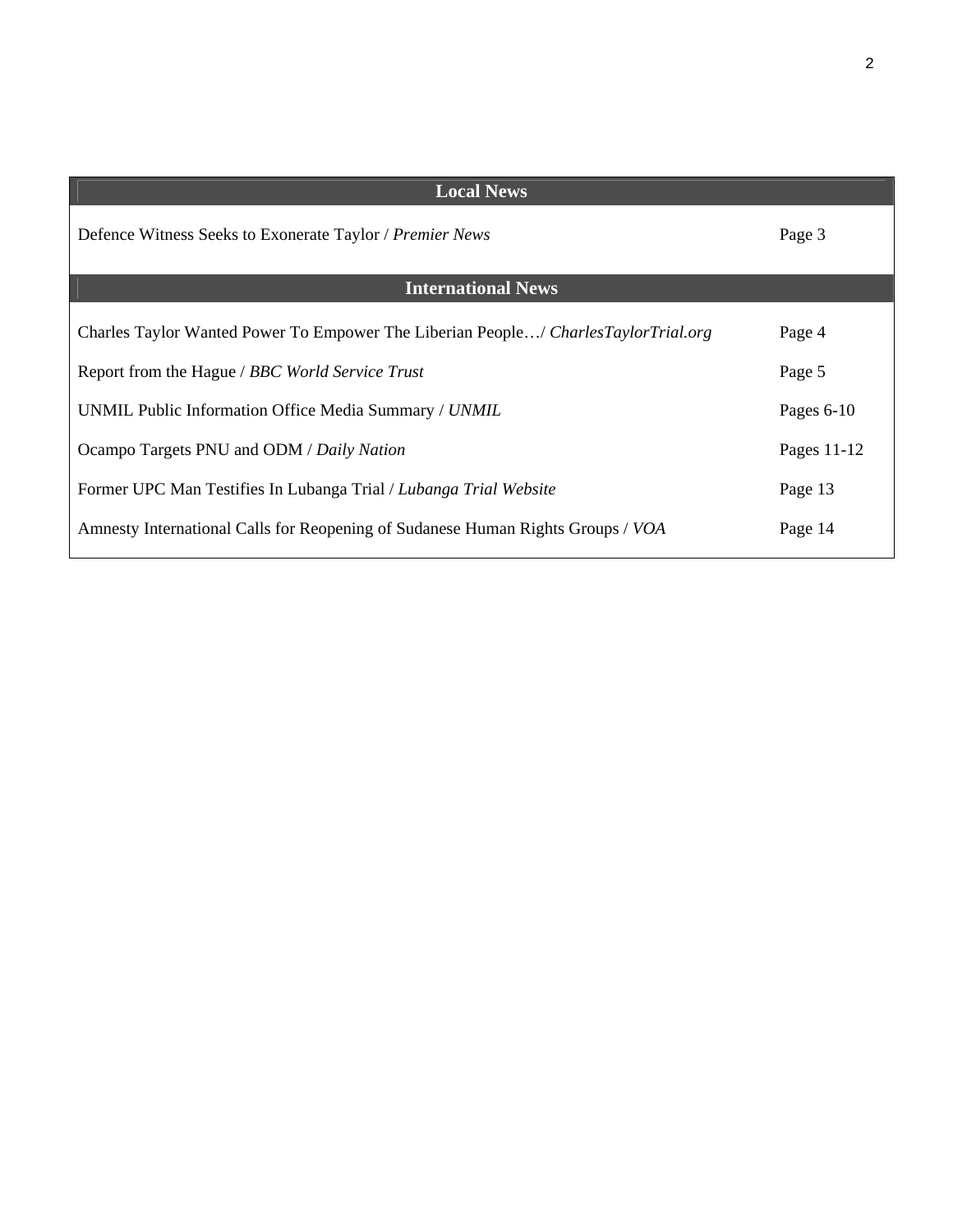Premier News Friday, 5 March 2010



econd defence witness, Yanks Smythe, has ended his<br>Sectional Section of that neither Taylor nor any testimonies, declaring that neither Taylor nor any member of his security participated in the invasion of Freetown, Sierra Leone.

Before the end of his re-direct examination, the witness said former Special Security Service Director, Benjamin Yeaten's signature was forged on a prosecution document shown to him in court.

John Kollie has this transcribed report from the Hague... Yanks Smythe told the Judges that his former boss. Charles Taylor, played no role in the invasion of Freetown on January 6, 1999.

Mr. Smythe denied Prosecution allegation that Charles Taylor contributed arms and fighting forces during the invasion of the Sierra Leonean capital.

The witness further denied that no member of Charles Taylor's security apparatus assisted the invading forces.

But Defence Lawyer, Morris Anyah, pressed the witness about the Prosecution allegation.

Mr. Smythe also described as incorrect a Prosecution document bearing the name of Former Special Security Service Director, Benjamin Yeaten.

The document titled Operation Orders prepared by one Prosecution Witness, Abu Keita, who allegedly served Taylor's government in spelled Benjamin differently. Defence Lawyer, Anyah, asked the witness about the authenticity of the spelling of Benjamin Yeaten's name and the accuracy of his signature in the Prosecution document. The Defence second witness took the stand immediately after Mr. Yanks Smythe concluded his testimonies. For fear of his or her personal security, the Defence second witness is testifying with some protective measures. The witness has only been identified as DCT-125. Through some electronic manipulation, the voice of the witness is distorted and his or her image is not clear to an identifiable level. Some Prosecution Witnesses

used similar protective measures for fear of being identified by the public.

The testimonies of Defence Witness, DCT-125 continues.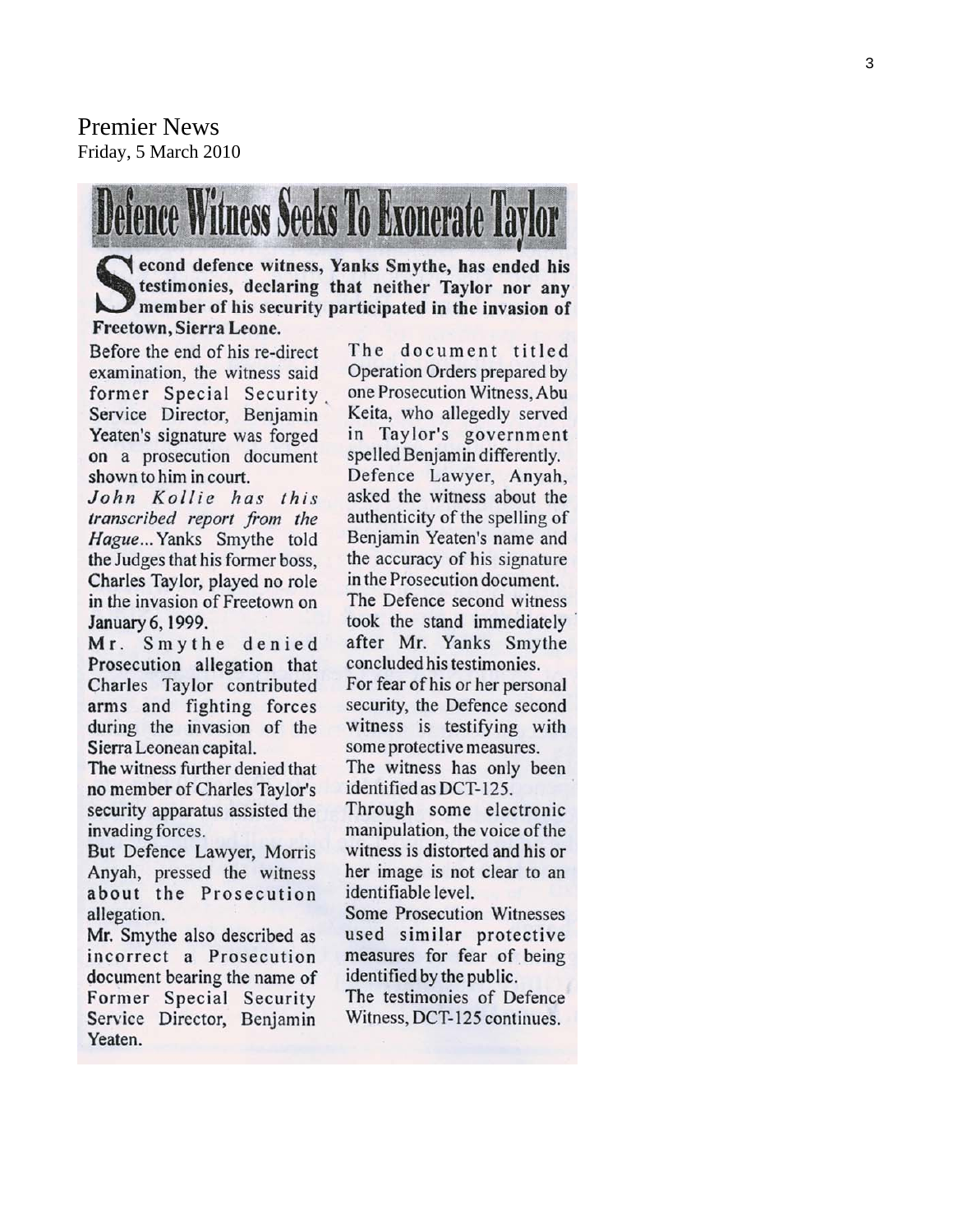# CharlesTaylorTrial.org (The Hague)

Thursday, 4 March 2010

## **Liberia: Charles Taylor Wanted Power To Empower The Liberian People To Develop Their Country, Witness Says**

#### Alpha Sesay

Charles Taylor wanted power to empower the Liberian people to develop their country, a defense witness told Special Court for Sierra Leone judges today.

"Charles Taylor wanted power, control his people and to empower them with the authority to develop their country in Liberia," the witness said today as he testified about the former president's motivation to wage a rebel war in the West African country of Liberia.

The witness, only identified by pseudonym number DCT-125 started his testimony yesterday. The witness is testifying as a protected witness whose identity cannot be disclosed to the general public. When he started giving his evidence yesterday, the witness' testimony was heard mostly in private session to the exclusion of the general public. In his testimony today, the witness testified in open session but with voice and image distortion, meaning, no one can identify his face and voice.

The witness described himself as a founding member of the Mataba: that is, the "Libyan Bureau" which provided military and ideological training for revolutionaries from different parts of the world. Testifying about the character of Mr. Taylor, the witness described the former Liberian president as a very secretive person and an "intellectual bourgeois capitalist" — a description which drew a smile from the very attentive Mr. Taylor.

The witness said that like Mr. Taylor, he is a Pan-Africanist who was trained in Libya alongside other revolutionaries from Sierra Leone, Liberia, Nigeria, South Africa, Namibia, Zaire (now Democratic Republic of Congo) and many other countries with an aim of liberating Africans from "neo-colonialism."

Reading from the Mataba manifesto, the witness told the court that the document called on all revolutionaries around the world to come together and fight against "state sponsored terrorism."

Mr. Taylor is accused of providing support to the Revolutionary United Front (RUF), a Sierra Leonean rebel group which prosecutors say committed heinous crimes in Sierra Leone such as rape, murder and "terrorizing the civilian population." Some prosecution witnesses also testified before Special Court for Sierra Leone judges that with Mr. Taylor's involvement, terrorist operatives from the fundamentalist group Al Qaeda visited Liberia and RUF controlled territories in Sierra Leone. Defense counsel for Mr. Taylor, Courtenay Griffiths, today asked the witness the Mataba's position on terrorism.

"The Mataba, according to our aim and objectives, is not a terrorist organization. The Mataba is a combination of all revolutionary forces to device strategies to face imperialism and its allies wherever they are," the witness said.

Prosecutors have alleged that Mr. Taylor met with RUF leader Foday Sankoh at the Mataba in Libya in the mid to late 1980s and that the two men formed a common plan to destabilize the West African sub-region through assistance to each other in their respective wars in Liberian and Sierra Leone. Mr. Taylor has denied these assertions, insisting that he never met Mr. Sankoh in Libya. He has denied providing support to RUF rebels in Sierra Leone.

There will be no hearings on Friday and Monday as the court room will be used for other trials conducted by the International Criminal Court (ICC). Witness DCT-125's testimony will continue on Tuesday.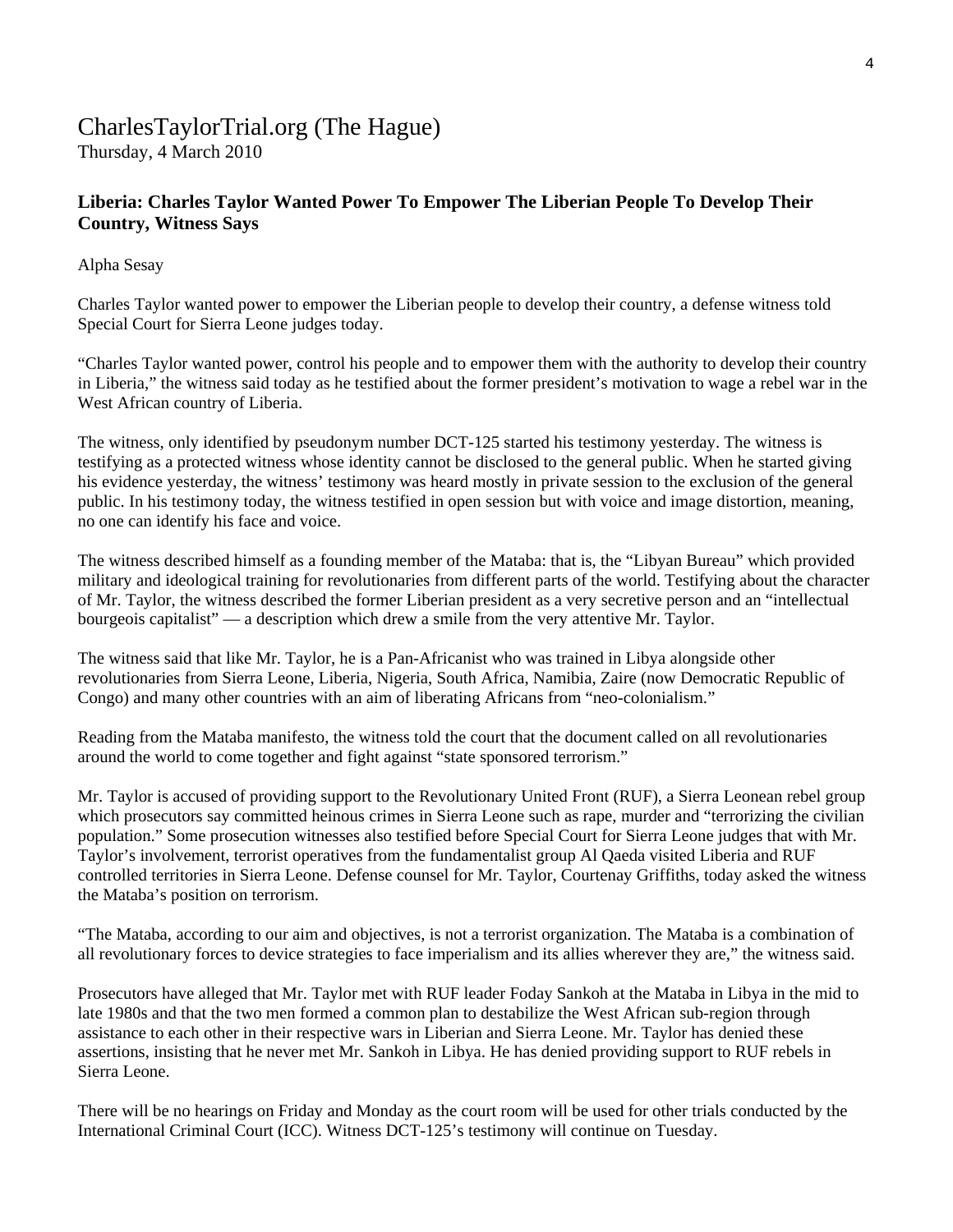# **B B C** WORLD SERVICE TRUST

Thursday, 4 March 2010

John Kollie

## NEWS ITEM

*Witness DCT-125 has given the Judges his impression of Charles Taylor, the man he's defending in The Hague. The witness also described himself as a founding member of the Mataba, the Libyan Bureau which provided military and ideological training to Revolutionaries world-wide. John Kollie transcribes reports from The Hague on the trial of former Liberian president Charles Taylor for the BBC World Service Trust…* 

The Defence Witness has described Charles Taylor as a very secretive person. The witness said his residence was few blocks away from Mr. Taylor's home in Burkina Faso, but he never knew that Mr. Taylor was planning to launch a revolution in Liberia.

The witness generated smile on the faces of Charles Taylor and the Lawyers when he further described the Former Liberian Leader as an Intellectual Bourgeois Capitalist.

The Lead Defence Lawyer conducting the examination-in-Chief, Courtenay Griffiths asked the witness about Mr. Taylor's motivation to launch a war in Liberia after being trained in Libya.

To protect the identity of the witness, the court has distorts his voice. The witness identified himself as a Pan-Africanist trained to liberate Africans from what he called neo-colonialism. He told the court he was trained in Libya along with revolutionaries from Liberia, Sierra Leone, Ghana, Nigeria, South Africa, Nimibia, Zaire, many others. Mr. Taylor is accused supporting a rebel group which terrorized the civilian population in Sierra Leone.

The Mataba manifesto or policy read in court called on revolutionaries world wide to combine forces against what it referred to as state sponsored terrorism. Mr. Griffiths asked the Defence Witness about the view of the Mataba on terrorism.

Mr. Taylor's trial has been suspended until next Tuesday to allow other trials conduct their hearings in court room two of the International Criminal Court, the ICC.

## **B B C** WORLD SERVICE TRUST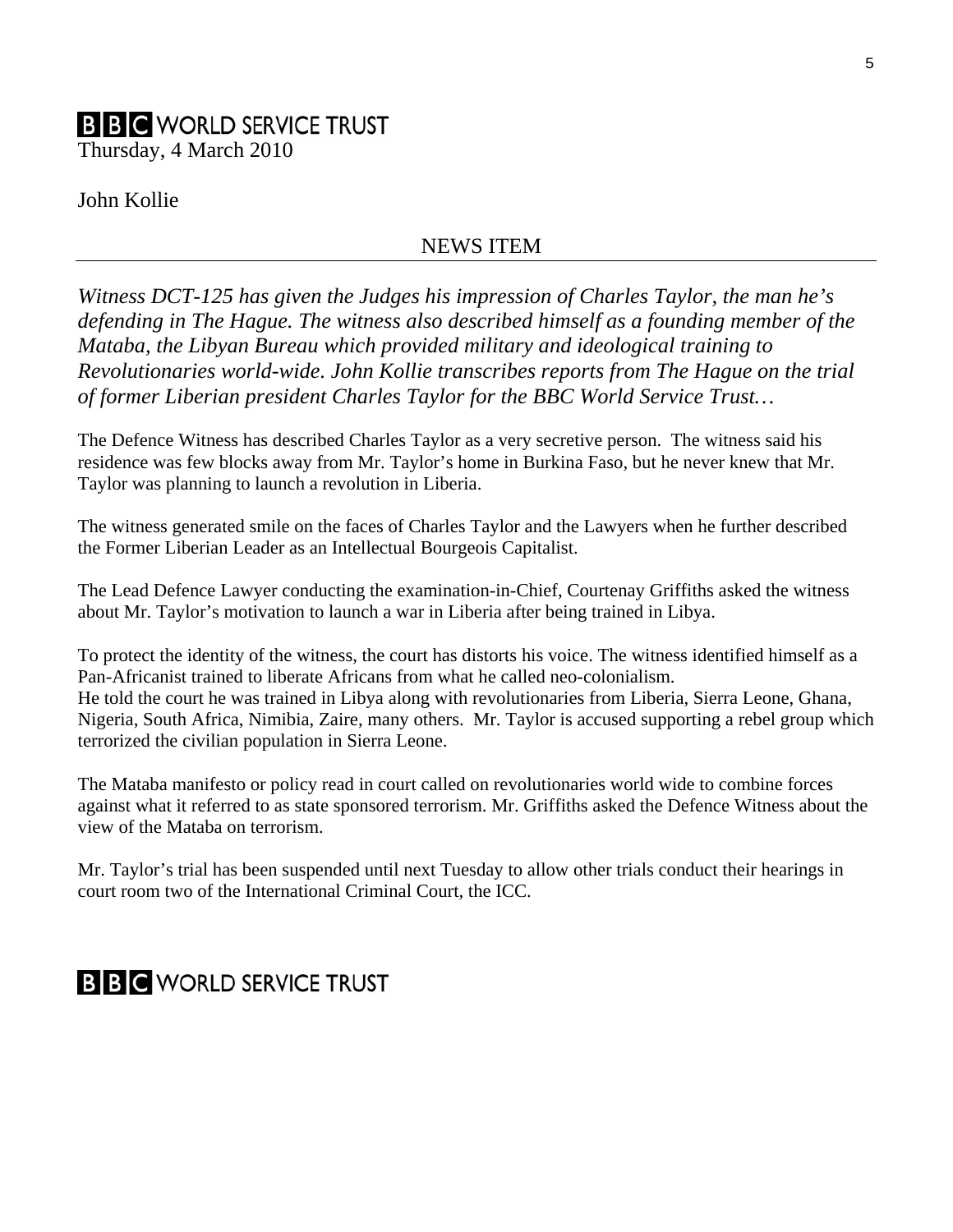

United Nations Mission in Liberia (UNMIL)

## **UNMIL Public Information Office Media Summary 4 March 2010**

*[The media summaries and press clips do not necessarily represent the views of UNMIL.]* 

#### **International Clips on Liberia**

## **Liberia to generate USD 260 million in tax from iron ore mines**

Thursday, 04 Mar 2010

Bloomberg reported that Liberia government aims to generate USD 260 million a year in tax revenue from iron ore mines by 2014 equivalent to 17% of gross domestic product. ArcelorMittal, the world largest steelmaker is expected to ship its first ore from Liberia in 2011 after slowing development last year due to the global slump. Its project will cost more than USD 1.5 billion. The Ministry of Lands, Mines and Energy said China Union also has a USD 2.6 billion iron ore project in the West African nation. Elenilto a unit of Israel Engelinvest Group will spend USD 2.4 billion developing Liberia Western Cluster iron ore deposit. Liberia is recovering from a 14 years civil war that ended in 2003.

(Source from [www.bloomberg.net\)](http://www.bloomberg.net/)

## **International Clips on West Africa Guinea**

## **Guinea releases former minister accused of graft**

CONAKRY (Reuters) March 4, 2010– Guinea has released a former mines minister jailed last year on embezzlement charges, a senior police source told Reuters on Wednesday. "Four people, including (former mines minister) Ahmed Kante, have had their charges dismissed by a judge. They are free," the source said on condition of anonymity. Kante, mines minister under former president Lansana Conte in the world's top bauxite producer, had been detained in March 2009 by the then-ruling military junta which accused him of stealing some \$430,000. Kante denied the charges. Guinea is deeply impoverished despite its reserves of bauxite, gold and iron ore, and critics of previous regimes have accused senior officials of using mineral resources for private gain, depriving the treasury of much-needed income. The junta's leader Captain Moussa Dadis Camara, who came to power in a bloodless coup in December 2008 after Conte's death, was wounded in an assassination attempt late last year and evacuated for medical care. His deputy has since formed a transitional government in the west African nation charged with setting elections.

## **Ivory Coast**

## **Ivory Coast lays claim to Ghana's oil**

Thursday 4 March 2010

AfricaNews Accra, Ghana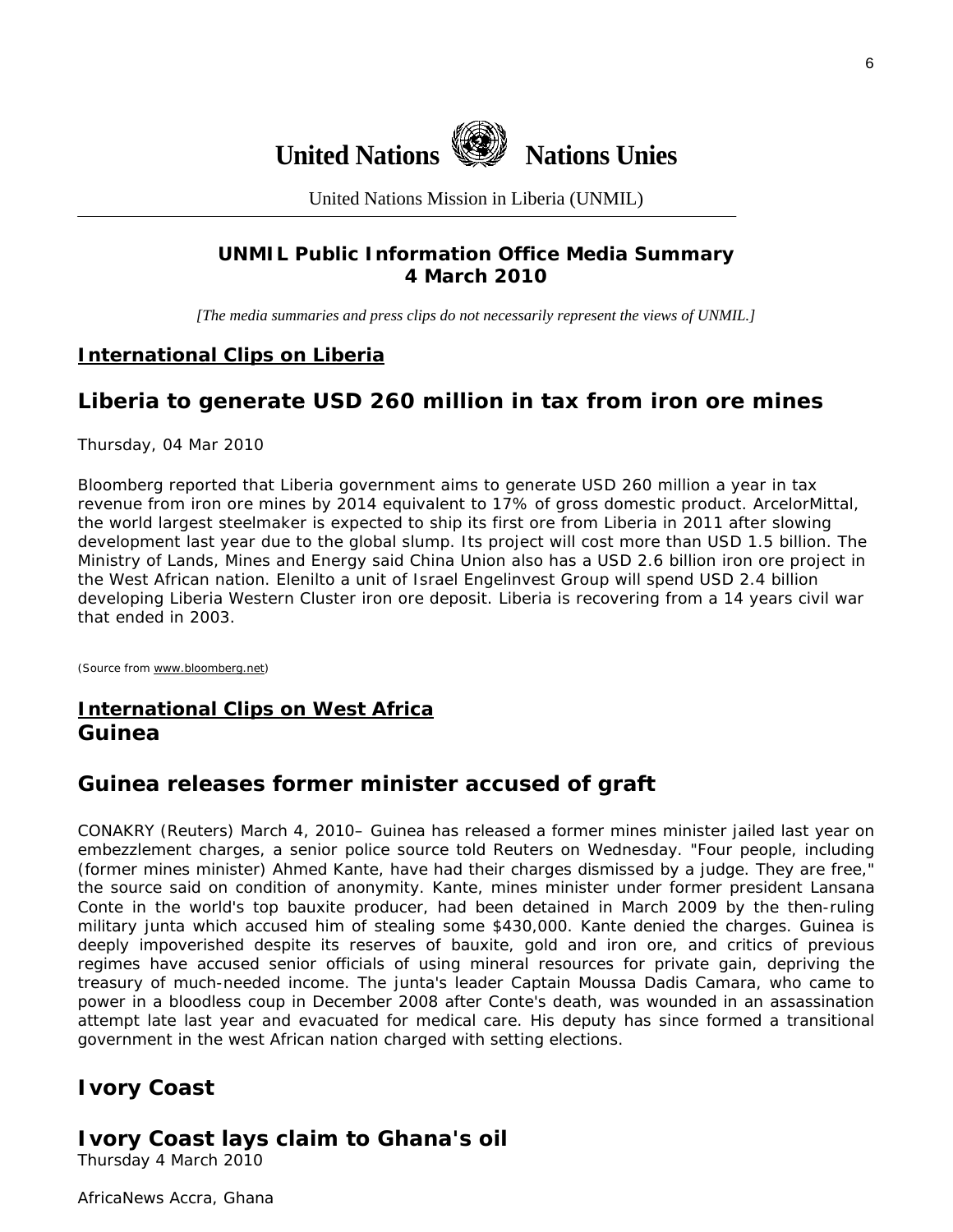A dispute could break out between Ghana and neighbouring Ivory Coast, if immediate steps are not taken to enter into appropriate negotiations to redefine the international boundary between the two nations. Ghana's Western neighbour Ivory Coast is reportedly laying claims to portions of the huge oil wealth in the deep waters of the Western Region of Ghana. In a move to save the situation, Ghana has begun an urgent move to pass a new law that seeks to establish the Ghana Boundary Commission to undertake negotiations to determine and demarcate Ghana's land boundaries and delimit Ghana's maritime boundaries. Ghana's Parliament has therefore been tasked to race against time to pass the Ghana Boundary Commission Bill under a certificate of urgency. Speaking to an Accra based fm station, Citi fm, Ghana's Minister for Lands and Forestry, Hon Collins Dauda, who laid the bill before Parliament, said the government is doing everything possible to avoid a full-blown international dispute with the nation's Western neighbour."There is a critical need for us to put in place a commission that would lead the negotiation for our maritime and land boundaries with our neighbours.

## **Local Media – Newspaper**

## **UNMIL Rejects Allegation Of Partiality In Voinjama**

(Heritage, National Chronicle, FrontPage, The News, The Inquirer, New Republic, Daily Observer, The Analyst, In Profile Daily and New Democrat)

- The United Nations Mission in Liberia (UNMIL) has refuted claims that its forces were partial in last weekend's violent incident in Lofa County.
- The Head of UNMIL, Ellen Margrethe Løj said UNMIL troops acted promptly and supported no side in the violence.
- Ms. Løj said having first heard about a violent demonstration in Konia Town, a batch of UNMIL Formed Police unit was quickly deployed in the Town.
- She said on the morning of the violence in Voinjama, both military and police forces intervened to restore calm.
- She described the incident as unfortunate and said it was based on what she called unfounded rumours that spread from Konia to Voinjama.
- The UNMIL boss said the Lofa incident which has ethnic undertones shows that more challenges still remain despite the progress made so far in maintaining peace and security in Liberia.
- She said while the UN is in Liberia to keep the peace, it is up to Liberians themselves regardless of religious and ethnic affiliation to decide whether they want Peace.
- Meanwhile, UNMIL has confirmed that shot guns and firearms were actually used in the violence by the mob, resulting to four deaths.
- UNMIL police commissioner Gautam Sawang said three bodies were distinct because of the bullet wounds but the other one is yet to be established.

#### **Man Who Sprayed Police Chief Inspector with Gasoline Arrested**

(National Chronicle and Daily Observer)

- Reports say the man who allegedly sprayed the gasoline on Police Chief Inspector Amos Tutu before being set ablaze has been arrested.
- Credible sources hinted Aaron Larkay who was apparently fleeing arrest was picked up in Gbarnga, Bong County Wednesday afternoon.
- The sources said a team of police officers arrested Aaron and brought him back to Monrovia where he is currently undergoing investigation.
- An angry mob Saturday night burnt to death Police Chief Inspector Amos Tutu on the Capitol Bye-pass after he allegedly shot and killed one Preston Davies.

#### **Judicial Confab Set For Next Week**

(National Chronicle and the Inquirer)

• In a press statement issued in Monrovia, the Supreme Court of Liberia says it will convene a National Judicial Conference from March 8 — 12, 2010.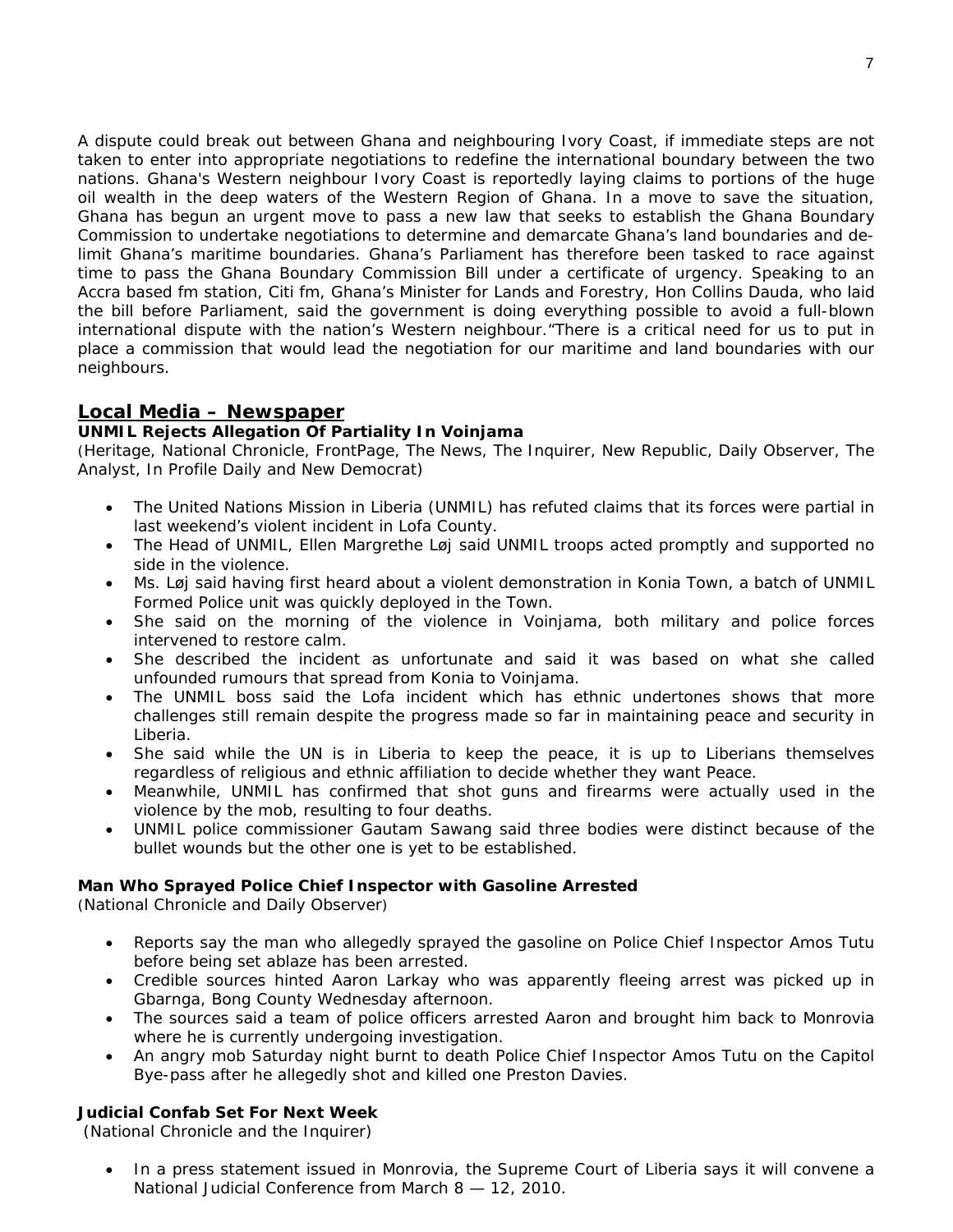• The statement said the conference to be held under the theme: "THE JUDICIARY: CORNERSTONE OF OUR DEMOCRACY" will bring together circuit and specialized court judges, stipendiary magistrates and one associate magistrate from each magisterial district.

#### **House, Senate Committees Head for Lofa Tomorrow…To Probe Cause Of Violence**  (The Inquirer)

- Members of the committees set up by both Houses of the National Legislature to investigate the recent violence in Lofa County are expected to depart Monrovia for the Lofa County tomorrow to authenticate the actual facts.
- Both committees are to conduct an independent investigation that led to the death of several persons, injury of several others and the destruction of thousands of dollars worth of properties in Lofa County.
- The setting of the committees in both Houses is predicated upon report from the county by the Legislative Caucus of Lofa which visited the county to verify the incident.

#### **UNDP Millennium Village Project to Boost Communication… Sony Ericsson and Lone Star Enter Partnership**

(Daily Observer)

- The United Nations Development Programme (UNDP-Liberia) Millennium Village Project (MVP) in partnership with Sony Ericsson and Lone Star Communications Corporation yesterday held a technical discussion to boost communications for dwellers of Kokoyah District in Bong County.
- Making a presentation at the technical discussion, the Project Manager of the MVP Stephen Kolee highlighted the goals and significance of the rural Liberian development projects.
- He said the Millennium Village Projects are a direct result of the Millennium Development Goals of the United Nations.
- Meanwhile, representatives of Sony Ericsson and Lone Star Communications said they were pleased to partner with the MVP to boost communications in rural Liberia.

#### **CDA, OXFAM Sign MOU**

(Heritage and The Monitor)

- The Cooperative Development Agency (CDA) and the British aid agency, OXFAM yesterday signed a Memorandum of Understanding (MOU).
- The alliance is aimed at building cooperation and capacity, creating awareness on ownership and participation.
- The alliance also includes the reactivation of the pre-war cooperative societies and training.
- The Registrar General of the CDA, Gibson Momoh Tulay and OXFAM's Country Representative, Charles Wontewe signed for their respective institutions.

#### **Media Group Rescues 8-year Old Rape Victim**

(Daily Observer and The Inquirer)

- A local Media Child Rights Advocacy group, the Media in Advocacy for Children (MAC) has turned over to the women Aid International an eight-year old rape victim for protection and medical purpose.
- MAC said it turned over the child to the Women Aid International with the involvement of Don Bosco Homes and the Liberian National Police (LNP).
- The group said it discovered the raped victim following a tip off.
- In a press statement issued in Monrovia yesterday, MAC quoted the child as saying that she was raped by her father indentified as Peter Moore, who she said threatened to kill her if she told anyone about the act.
- The Media in Advocacy for Children in its statement said the victim has developed swollen stomach and needs urgent medical attention.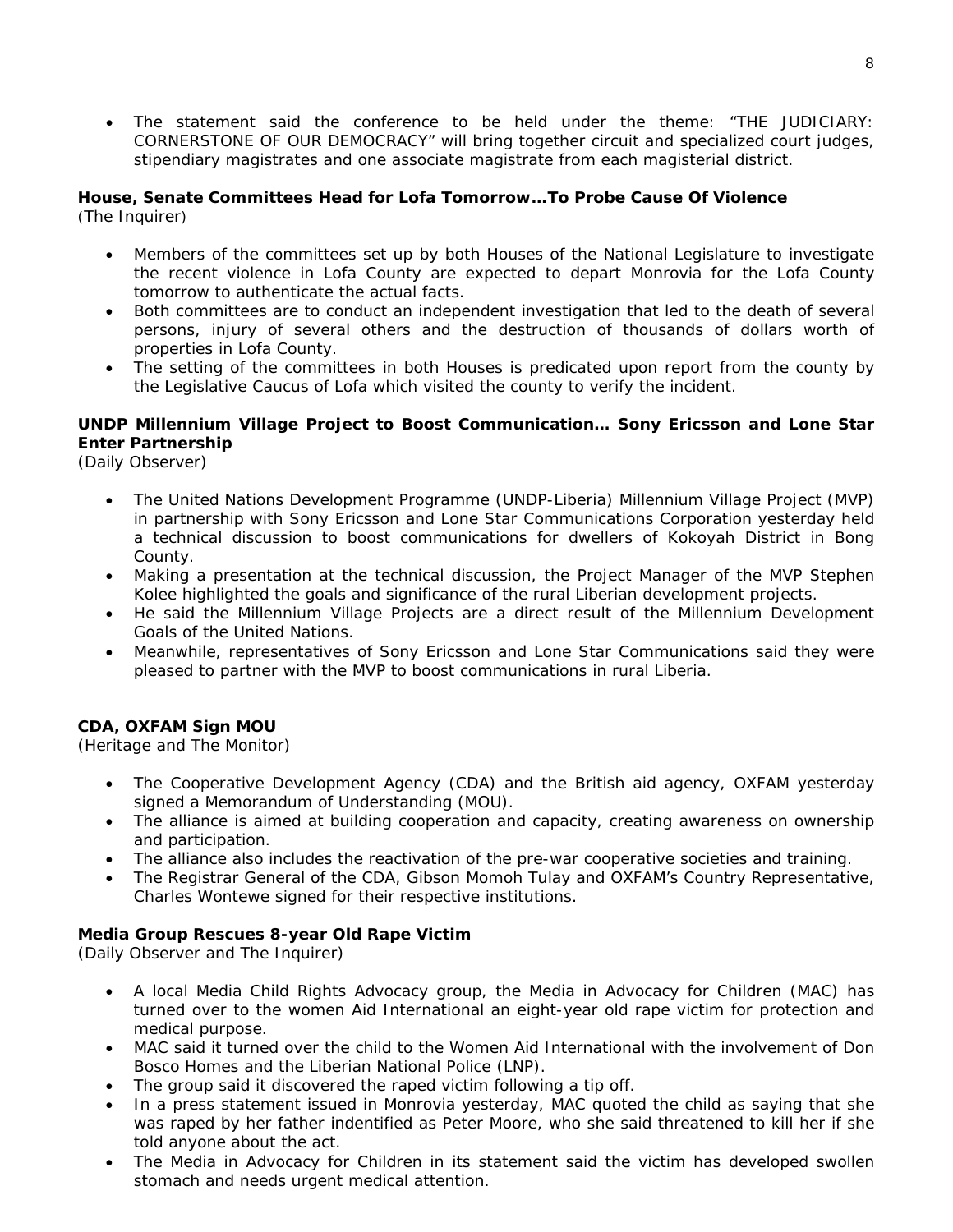#### **73 Escaped Prisoners Still At-Large In Voinjama**

(New Democrat and The News)

- Reports say some 73 prisoners who rampaging mob set free from the Voinjama prison last week remain at-large.
- Lofa County Superintendent, Galakpai Kortimai said a tour of the prison facility showed that all the cells were burst opened, vandalized and littered with rags belonging to the prisoners.
- Meanwhile, Lofa County Attorney, Luther Sumo said many of those who fled the violence are beginning to return to the city.
- County officials say calm is slowly returning to the city with the reopening of business centres and other institutions but other reports say despite signs of calm tension is said to be brewing following unconfirmed reports that three of those who were critically injured in last Friday's incident in Voinjama had died.
- Some media reports say at least 11 persons have so far died as a result of the incident. However, other reports say the death toll remains unclear.

#### **State's Last Rebuttal Witness in Angel Togba Murder Trial Today**

(The News)

- The State today produced its last rebuttal witness in the Angel Togba murder trial.
- Five of such witnesses have testified so far, including a Ghanaian crimes investigator.
- Their roles have been to clarify certain claims by defense witnesses that the prosecution lawyers believed are untrue.
- Meanwhile, the final argument will not take place on the eighth of March as was earlier planned tentatively.

#### **Star Radio** *(News monitored today at 09:00 am)*

#### **UNMIL Rejects Allegation Of Partiality In Voinjama**

*(Also reported on Radio Veritas, Truth FM, Sky FM, and ELBC)*

#### **US-based Lormas Blame Mandingoes For Voinjama Violence, But…**

- The Voinjama District Lorma Development Association based in the United States has issued a statement blaming ethnic Mandingoes for the violence in Lofa County.
- The US-based Lormas believe the February 26 violence in Voinjama was allegedly orchestrated by ethnic Mandingoes.
- The group believes the alleged killings of unarmed and innocent ethnic Lormas allegedly by Mandingoes was unprovoked and premeditated.
- Meanwhile, ethnic Mandingoes through their spokesman Lusene Abdullai-Sheriff have rejected claims by the US-based group that they orchestrated the violence that left Lorma citizens dead in Voinjama city.

#### **FLY Coordinator Denies Fleeing Lofa County**

- Reports say the Coordinator of the Federation of Liberian Youth in Lofa County Boakai Kamara has escaped the county.
- The County Attorney of Lofa Luther Sumo said he received information Wednesday that Mr. Kamara escaped to neighboring Guinea.
- Authorities of Lofa County accused Mr. Kamara of organizing the recent street violence in Voinjama.
- But Boakai Kamara has clarified that he was still in Voinjama monitoring events and could not flee Voinjama because he has committed no crime.

#### **Man Who Sprayed Police Chief Inspector With Gasoline Arrested**

#### **Another Setback For Keith Jubah Murder Trial**

- The Keith Jubah murder trial failed to start Wednesday in Criminal Court A, at the Temple of Justice in Monrovia.
- The lack of a sequestration facility is causing the latest hitch to the start of the murder trial.
- Defense lawyers have asked that the jurors be sequestered, a right under Liberian law, but the available facilities are being renovated.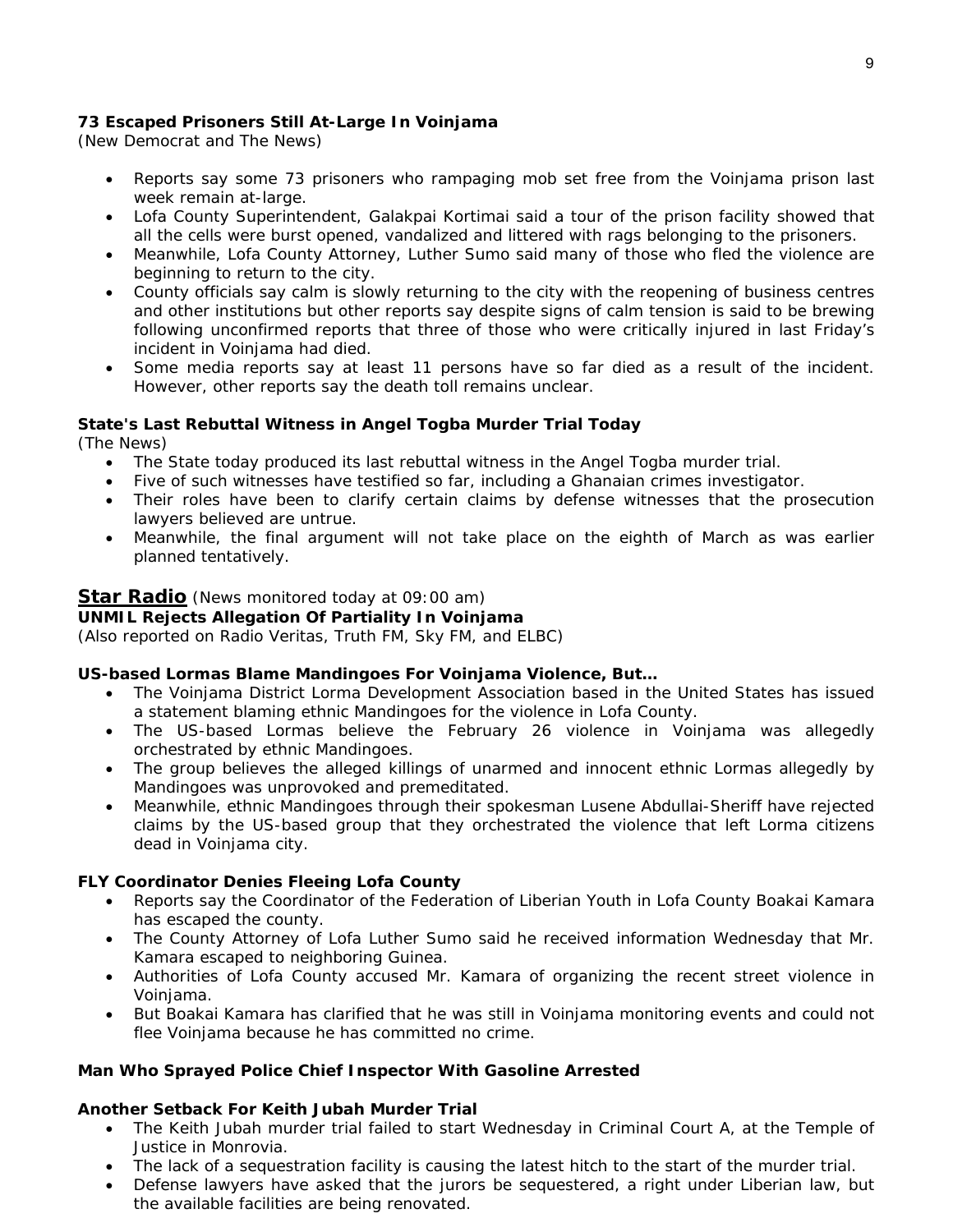- Wednesday, defense and prosecution lawyers agreed that Judge Sikajipo Wollor meet Chief Justice Johnnie Lewis to settle the issue.
- Keith Jubah, former chairman of the Public Procurement and Concessions Commission was murdered in November 2009, allegedly by nine men who have pleaded not guilty to the crime.

#### **State's Last Rebuttal Witness In Angel Togba Murder Trial Today**

#### **Former PUL Prexy Opposes 10-Year Residency Clause In Constitution**

- A former president of the Press Union of Liberia (PUL) has opposed the ten-year residency clause in the Constitution of Liberia.
- Abraham Massalley believes the clause stifles democratic competition.
- He said many Liberians were forced to flee the country due to the civil war.

#### **Radio Veritas** *(News monitored today at 09:45 am)* **CDA, OXFAM Sign MOU**

#### **Truth FM** *(News monitored today at 10:00 am)*

#### **House Orders Labor Minister To Halt Increase In Fees Of Alien Work Permit**

- The Plenary of the House of Representatives has ordered Labor Minister Tiawon Gongloe to halt further increase in the fees of alien work permit.
- The House has also written President Ellen Johnson Sirleaf detailing what it refers to as unilateral decision of the Labor Minister to increase alien work permit from US\$450 to US\$1,000.
- The House reached the decision after the submission of a two-page report by its Labor Committee to Plenary.

\*\*\*\*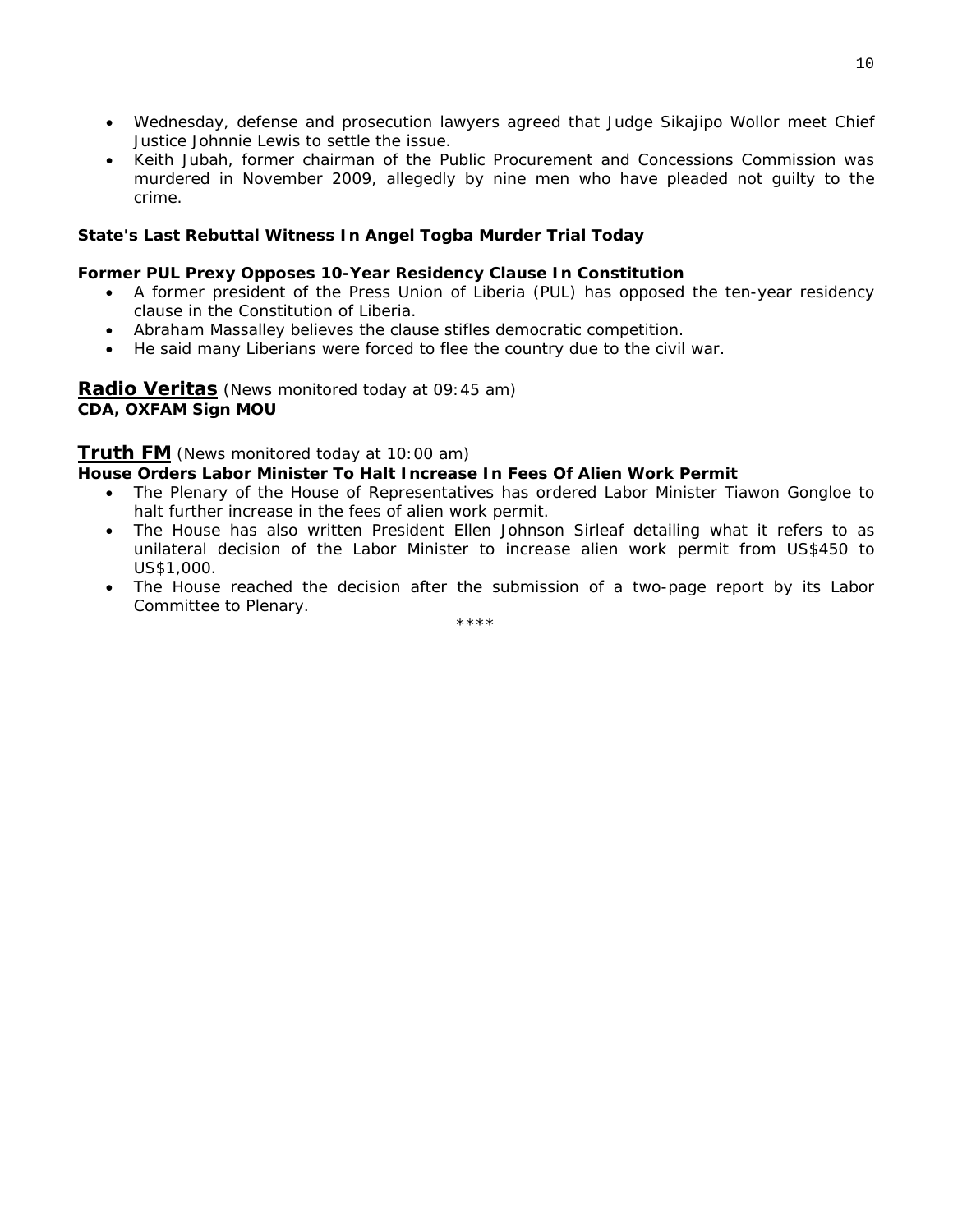## Daily Nation (Kenya) Friday, 5 March 2010

## **Ocampo targets PNU and ODM**

#### By OLIVER MATHENGE

International Criminal Court prosecutor Luis Moreno-Ocampo has accused leaders from across Kenya's political divide and businessmen over their role in the post-election violence.

Details of Mr Moreno-Ocampo's submission to the Pre-Trial Chamber show how the suspects planned and executed what he refers to as a "criminal policy" against civilians.

Their motivation, he says, was to retain or gain power. Some 1,133 people were killed and more than 650,000 evicted from their homes in the wake of the madness that followed Kenya's disputed 2007 presidential election.

President Kibaki of the Party of National Unity was said to have won the election but his rival, Mr Raila Odinga of the Orange Democratic Movement, disputed the victory saying the poll had been stolen.

Also targeted by Mr Moreno-Ocampo are Kenya's security forces, whom he accuses of using excessive force against civilians. Mr Moreno-Ocampo says the 20 leading suspects hired, financed and transported gangs to kill, destroy and block roads.

"Many of the political leaders from both sides that incited the attacks are also rich businessmen or land owners and contributed financially to attacks from their own resources," said Mr Moreno-Ocampo in his submission.

He told judges at The Hague on Wednesday that while PNU used State agencies, their opponents in ODM used criminal gangs to execute their politically motivated schemes.

Mr Moreno-Ocampo has asked the judges, in the 19-page submission, to keep the lists of suspects confidential. Naming the suspects publicly, he says, may prejudice independent investigations and endanger the safety of potential witnesses.

"A precise determination of the extent and nature of the links between the individuals allegedly involved and the public and private organisations utilised to allegedly commit the crimes will be made during the course of an independent investigation by the prosecutor, if authorised," Mr Moreno-Ocampo tells the judges in his submission.

He adds that Kenyan authorities had not carried out any investigations or prosecutions targeting the 20. The submission, which borrows a lot from the Waki and Kenya National Commission on Human Rights reports, indicts Kenya's security forces.

The prosecutor says the violence comprised hundreds of incidents with varying degrees of organisation. Inflammatory statements and hate speech disseminated via radio, e-mails, and SMS before the elections were part of the strategy to incite the public, he says.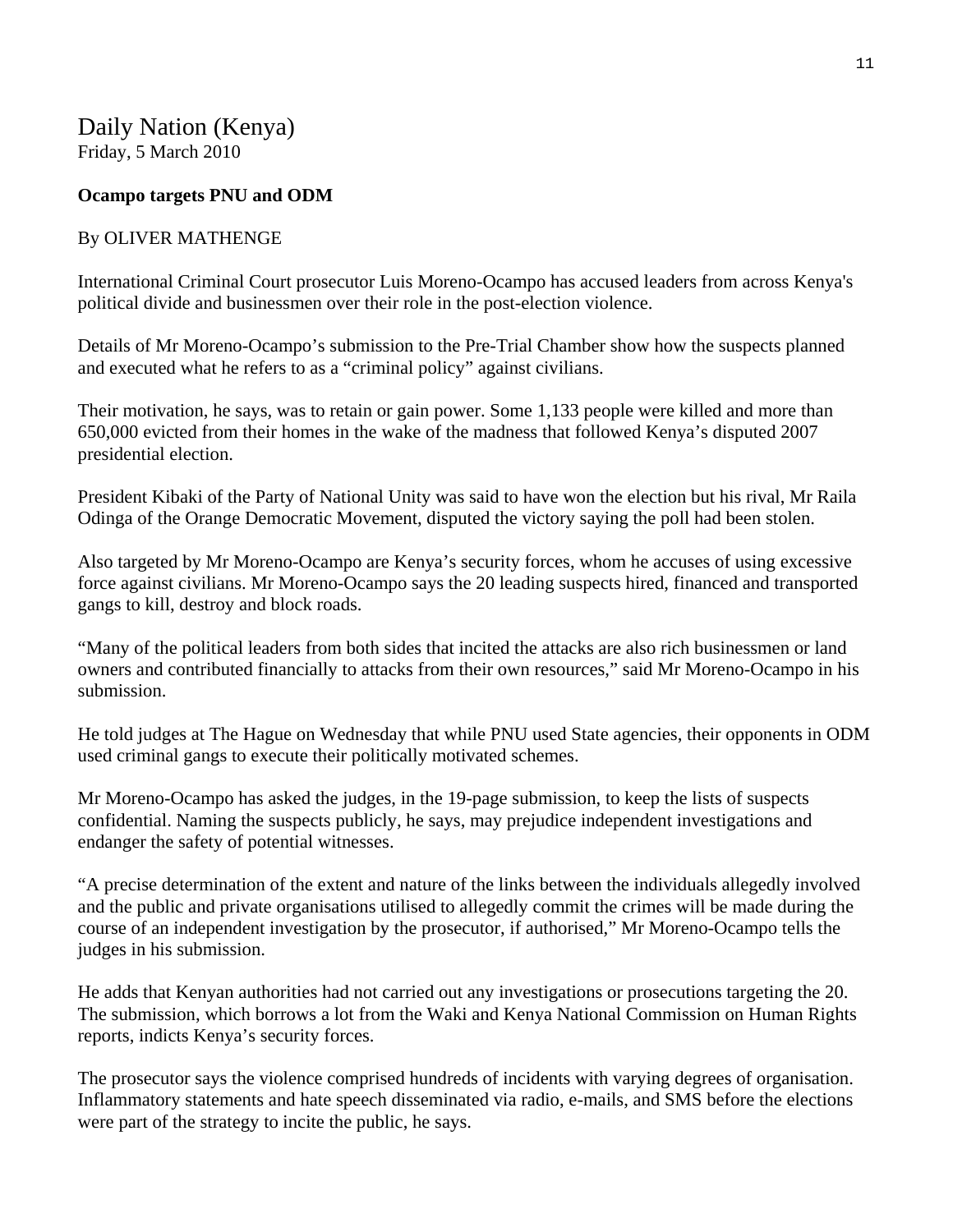#### **Tribal networks**

PNU and ODM channelled their criminal policy through community structures, he says. The "senior leaders from both parties were guided by political objectives to retain or gain power," Mr Moreno-Ocampo says, noting that they used personal, government, business and tribal networks to commit the crimes.

The violence, he says, followed a consistent pattern. ODM leaders, he submits, set in motion two parallel attacks to protest against the announcement that President Kibaki had won the elections. "Whereas the party officially called for peaceful mass demonstrations, some influential party leaders especially in the Rift Valley Province launched attacks against civilians perceived to be supporters of PNU," the document states.

And PNU, which was at the time in government, responded by using excessive police force against demonstrators. This violence, the ICC prosecutor says, was particularly in opposition strongholds of Nyanza and Rift Valley provinces.

After the first wave of violence, he says, leaders of the "victimised communities" formed a policy of launching revenge attacks. This, he adds, explains the rationale behind the violent attacks by Mungiki in Naivasha, Nakuru and Nairobi.

Mr Moreno-Ocampo accuses politicians of being responsible for the expulsion of people from certain areas in the country, leading to displacement of more than 650,000 people. The submission indicates that incitement started during the electoral campaigns and this corresponds to areas where "large-scale attacks were carried out by thousands of raiders".

It adds that leaders held "clandestine meetings" in Nairobi and Rift Valley to plan the violence. "Meetings of this kind have been consistently reported by witnesses with first-hand knowledge and both the CIPEV (Waki commission) and the KNCHR assessed as credible and reliable," says Mr Moreno-Ocampo.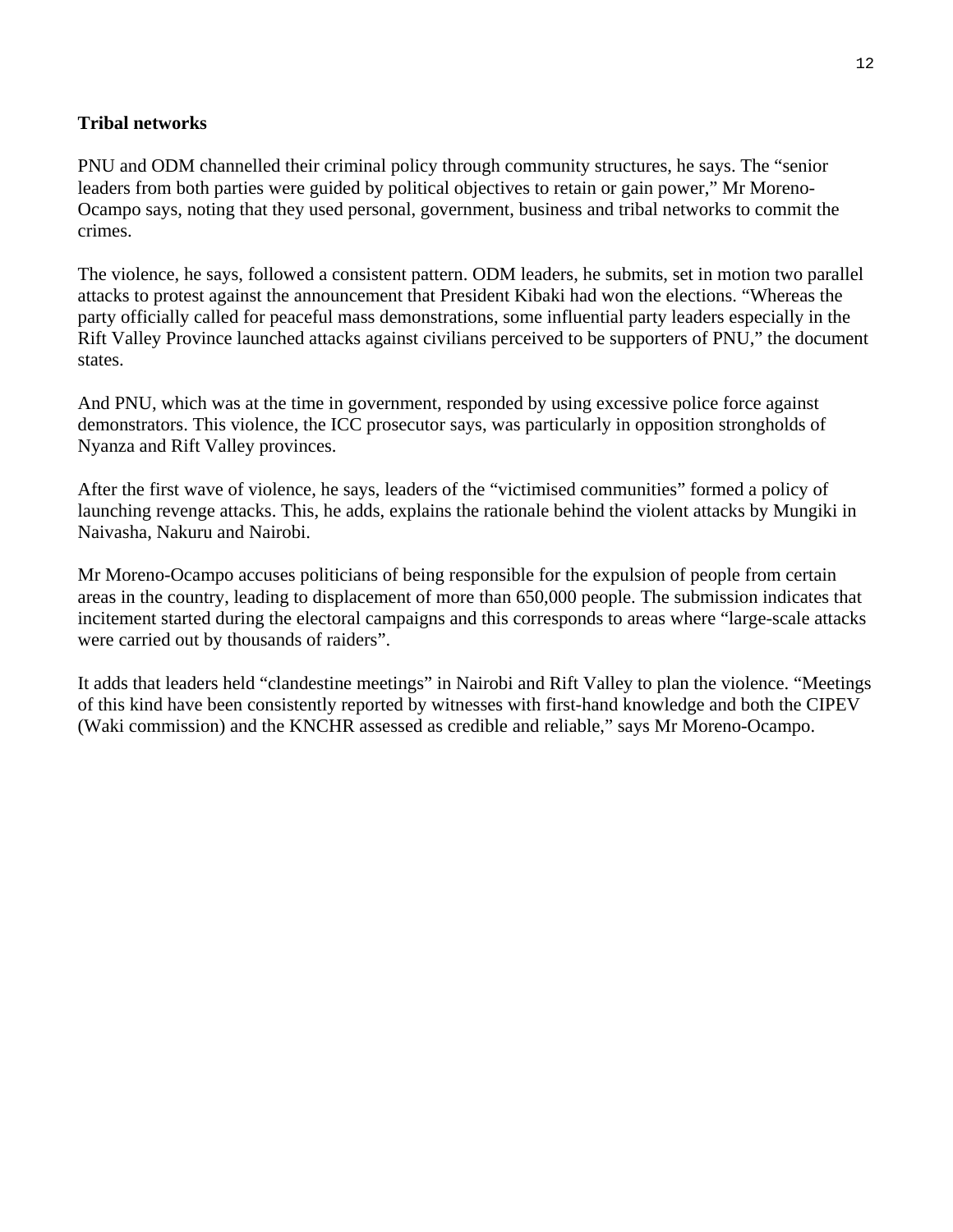## Lubanga Trial Website (The Hague)

Wednesday, 3 March 2010

## **Congo-Kinshasa: Former UPC Man Testifies In Lubanga Trial**

#### Wairagala Wakabi

A witness who said he fought with the Union of Congolese Patriots (UPC) today started giving evidence in the trial of Thomas Lubanga at the International Criminal Court (ICC). The ICC alleges that Lubanga headed the UPC, a group that used child soldiers in inter-ethnic conflict during 2002 and 2003.

The witness, the sixth called by the defense, mostly testified in closed session and had protective measures such as face and voice distortion to protect his identity. During the few moments when his testimony was in public session, he was questioned by defense counsel Jean-Marie Biju-Duval about the time he spent with UPC, and also about his brother.

It was not possible to know how the brother to the witness was connected to the trial, or to the UPC. Equally, from the small bits of evidence given by the witness in open session, it was not possible to get an idea of what the gist of his testimony was.

The witness said he was in the UPC until 2003. He deserted the group when the Ugandan army clashed with UPC's fighters in the town of Bunia in the Democratic Republic of Congo (DRC). He went to the town of Mongwalu and joined the Peoples' Armed Forces of Congo (FAPC), a militia group in that area.

The witness said he served with the FAPC for a year. Biju-Duval asked the witness whether during his time with FAPC he maintained contact with his mother, brothers and sisters. The witness responded that he had indeed maintained contact with them. Biju-Duval then asked that court goes into closed session for the witness to provide details about those contacts.

Earlier, the witness said his brother about whom he was questioned at length at one time fled to Uganda, but then he returned to Congo and stayed in Kasenyi and in Bunia. He said his brother went back to school when he returned to Congo.

"We did not meet all the time but he would come to my home to fetch some money in order to pay for his school fees," the witness said of his brother.

The witness is expected to continue giving evidence tomorrow, and then the seventh defense witness will appear. Lubanga's defense team has indicated that its first 16 witnesses will show that intermediaries of the ICC concocted evidence and coached prosecution witnesses .

Meanwhile, judges today granted the prosecution's request to meet a defense witness who is expected to begin testifying this Friday. The meeting is anticipated to take place a day before the witness takes the witness stand.

The defense had opposed the application, arguing that the meeting would present an additional stress to the witness on the eve of his giving testimony in court. But the prosecution's Nicole Samson said they wished to ask the witness about some additional aspects of his likely testimony which the defense had only recently provided to the prosecution.

While granting the prosecution's application, Judge Adrian Fulford warned prosecutors against making similar applications when witnesses are about to appear in court.

"We will look at each of them very carefully on their merits and it will need new information of the kind indicated for us to give serious consideration to an application of this kind because it could be very stressful for the witness," said the judge.